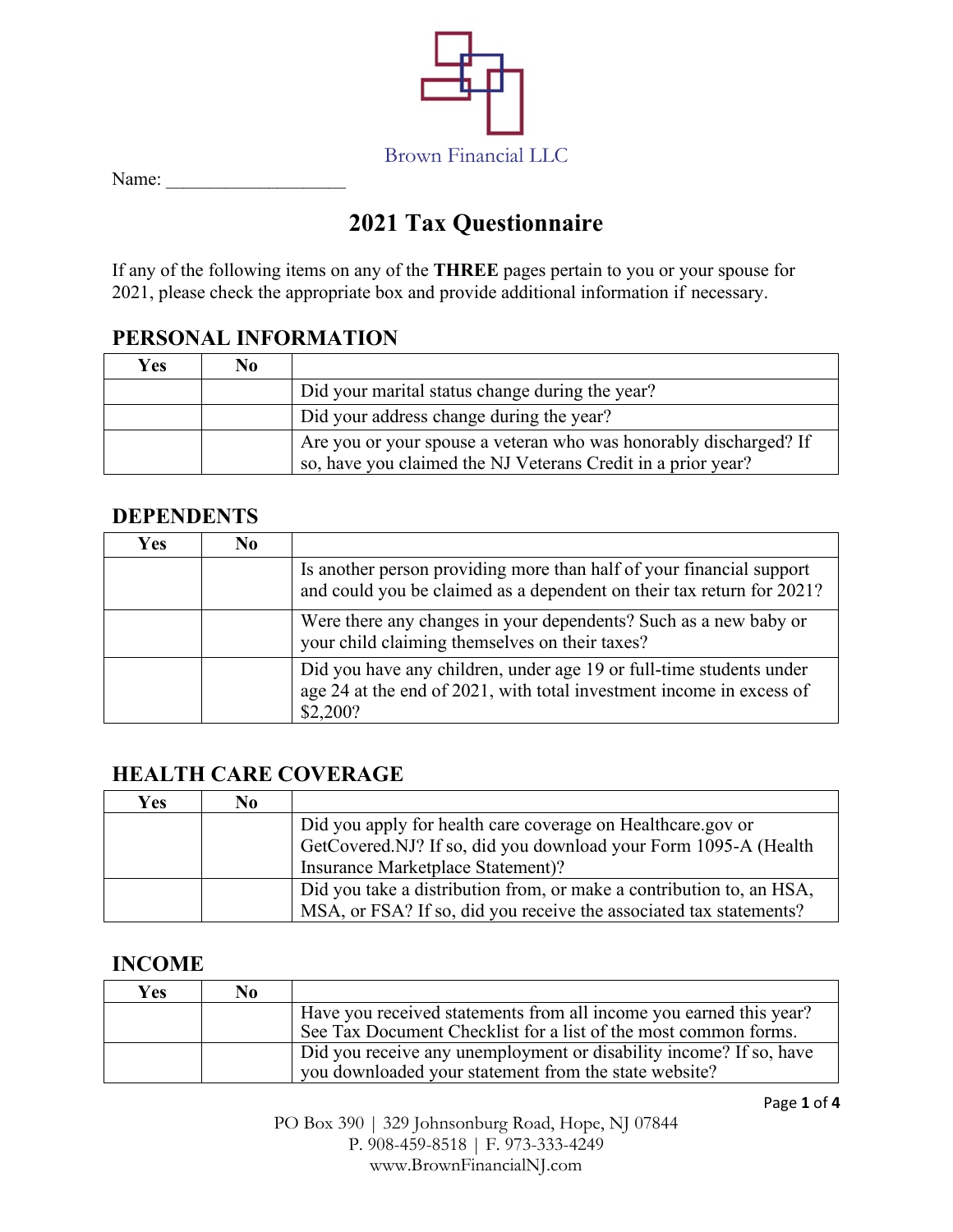

## **BUSINESS**

| Yes | No |                                                                            |
|-----|----|----------------------------------------------------------------------------|
|     |    | Did you start a business or farm, purchase rental or royalty property,     |
|     |    | or acquire an interest in a partnership, S corporation, or trust?          |
|     |    | Did you purchase or dispose of any business assets (furniture,             |
|     |    | equipment, vehicles, real estate, etc.), or convert any personal assets to |
|     |    | business use?                                                              |
|     |    | Did you use your car on the job (other than commuting to and from          |
|     |    | work?)                                                                     |

# **PURCHASES, SALES AND DEBT**

| <b>Yes</b> | No. |                                                                          |
|------------|-----|--------------------------------------------------------------------------|
|            |     | Did you buy or sell any stocks, bonds or other investment property in    |
|            |     | 2021?                                                                    |
|            |     | Did you purchase, sell, or refinance your principal home or second       |
|            |     | home, or did you take a home equity loan?                                |
|            |     | Did you make any residential energy-efficient improvements or            |
|            |     | purchases involving solar, wind, geothermal or electric vehicles? If so, |
|            |     | have you claimed this credit in prior years?                             |
|            |     | Did you receive, sell, exchange, or otherwise dispose of any financial   |
|            |     | interest in any virtual currency?                                        |

## **RETIREMENT PLANS**

| <b>Yes</b> | N <sub>0</sub> |                                                                                                      |
|------------|----------------|------------------------------------------------------------------------------------------------------|
|            |                | Did you receive a <b>distribution</b> from a retirement plan $(401(k), \text{IRA},$                  |
|            |                | SEP, SIMPLE, Qualified Plan, etc.)? Was it due to COVID?                                             |
|            |                | Did you make a <b>contribution</b> to a retirement plan $(401(k), \text{IRA}, \text{SEP}, \text{O})$ |
|            |                | SIMPLE, Qualified Plan, etc.)?                                                                       |
|            |                | Did you <b>transfer or rollover</b> any amount from one retirement plan to                           |
|            |                | another retirement plan?                                                                             |

#### **EDUCATION**

| <b>Yes</b> | N <sub>0</sub> |                                                                                                                           |
|------------|----------------|---------------------------------------------------------------------------------------------------------------------------|
|            |                | Did you, your spouse, or a dependent incur any tuition expenses to<br>attend a college, university, or vocational school? |
|            |                | If yes, how many years have you been attending college?                                                                   |
|            |                | If yes, did you receive a distribution from a 529 Education Savings<br>Account or a Qualified Tuition Program?            |

PO Box 390 | 329 Johnsonburg Road, Hope, NJ 07844 P. 908-459-8518 | F. 973-333-4249 www.BrownFinancialNJ.com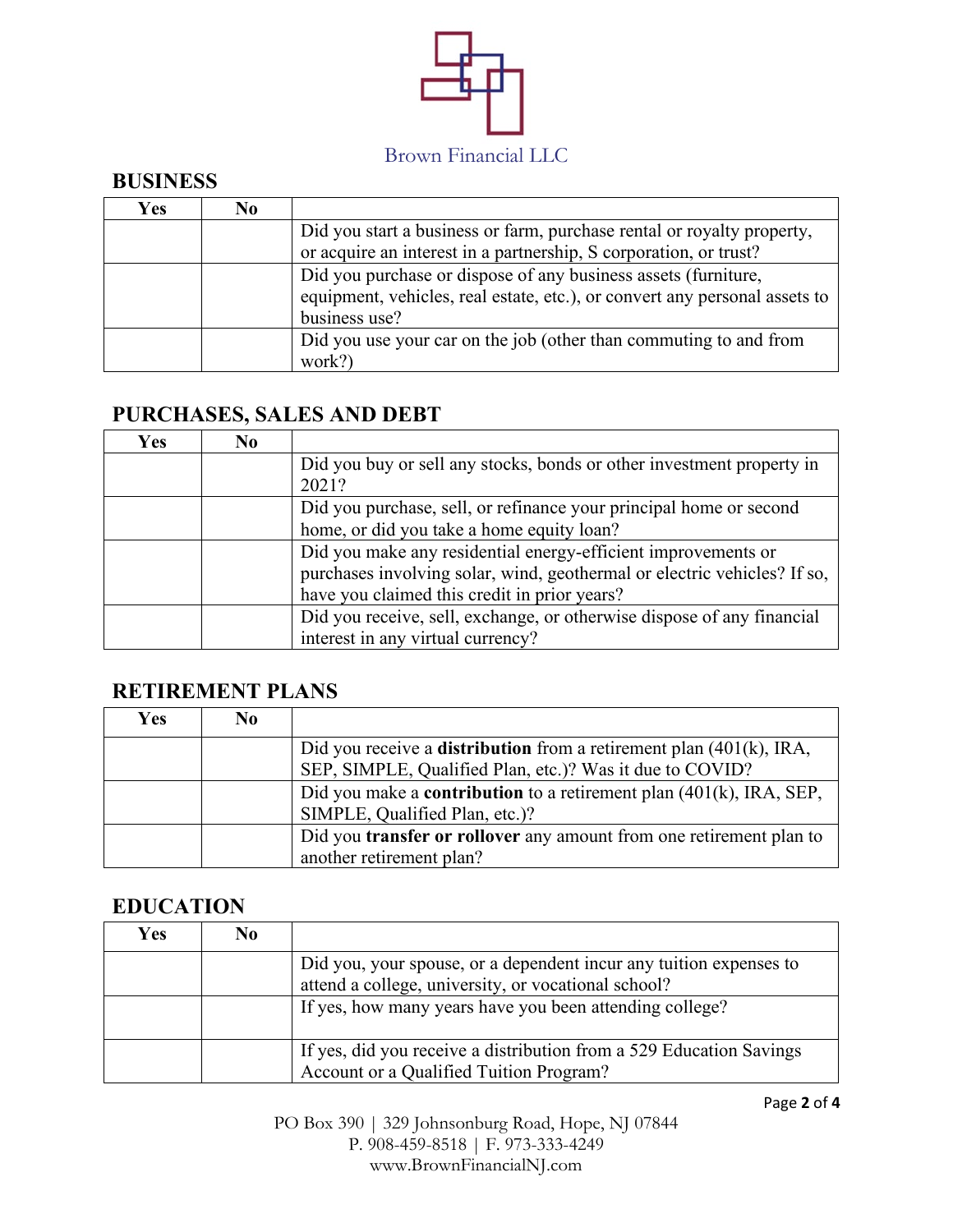

## **CORONA VIRUS RELIEF**

| <b>Yes</b> | N <sub>0</sub> |                                                                         |
|------------|----------------|-------------------------------------------------------------------------|
|            |                | Did you receive the $3rd$ economic impact payment (Stimulus/EIP)?       |
|            |                | (March-April 2021) If so, how much? With income limitations,            |
|            |                | entitlements were: Single individuals \$1,400 and joint filers \$2,800, |
|            |                | plus \$1,400 for each qualifying dependent, regardless of age.          |
|            |                | Advance payments of Child Tax Credit – Did you receive monthly          |
|            |                | ACTC payments July-Dec 2021? If so, how much did you receive            |
|            |                | total or per month? (Variations in the monthly amount were possible.)   |

#### **ESTIMATED TAXES**

| <b>Yes</b> | No |                                                                                                                                     |
|------------|----|-------------------------------------------------------------------------------------------------------------------------------------|
|            |    | Did you apply an overpayment of 2020 taxes to your 2021 estimated<br>tax (instead of being refunded)?                               |
|            |    | If you have an overpayment of 2021 taxes, do you want the excess<br>applied to your 2022 estimated tax (instead of being refunded)? |
|            |    | Do you expect your 2022 taxable income and withholdings to be<br>different from 2021?                                               |

## **MISCELLANEOUS**

| <b>Yes</b> | $\bf No$ |                                                                                                                                                                                          |
|------------|----------|------------------------------------------------------------------------------------------------------------------------------------------------------------------------------------------|
|            |          | May the IRS discuss your tax return with your preparer?                                                                                                                                  |
|            |          | For direct deposit of refunds or payment of taxes, did your bank<br>account change from the one used on your 2020 tax return?                                                            |
|            |          | Did you have an interest in or signature or other authority over a<br>financial account in a foreign country, such as a bank account,<br>securities account, or other financial account? |
|            |          | Did you receive a distribution from, or were you the grantor of or<br>transferor to, a foreign trust or did you have an interest in any foreign<br>assets or accounts?                   |
|            |          | Did you or your spouse make any gifts to an individual that total more<br>than $$15,000$ , or any gifts to a trust?                                                                      |
|            |          | Were you notified or audited by either the Internal Revenue Service or<br>the State taxing agency?                                                                                       |